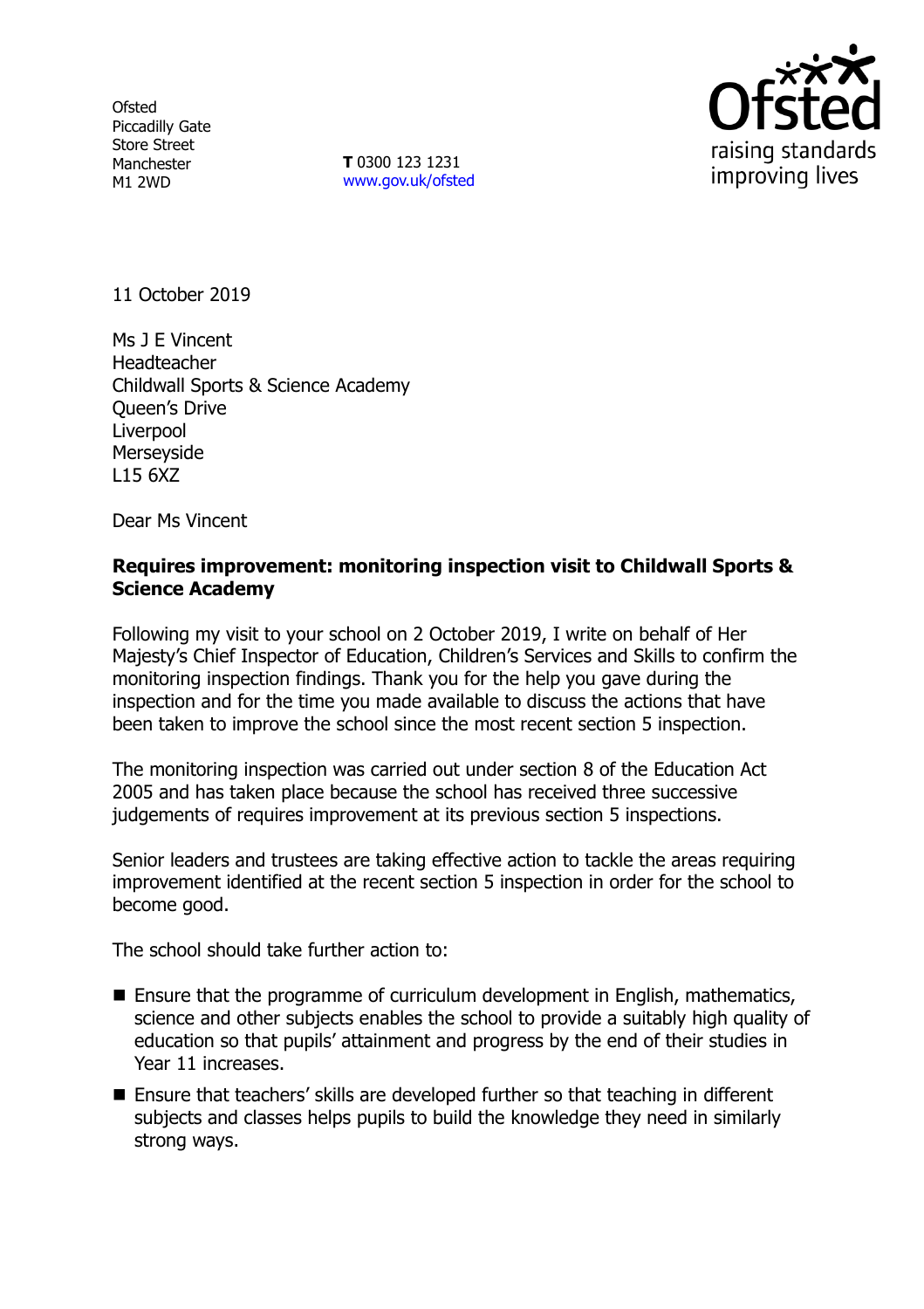

■ Further develop the skills of members of the academy governance committee, and senior and middle leaders, so that the recent changes to leadership secure further improvement to the quality of education and sixth-form provision.

# **Evidence**

During the inspection, I met with you and the chief executive officer (CEO) and the school improvement officer of the Lydiate Learning Trust. I spoke with other senior leaders, the leaders of English, mathematics and science, and the sixth-form leaders. I had discussions with a group of pupils and a group of students in the sixth form. I also met the chair, four members of the trust and three members of the academy governance committee (AGC). This committee forms the school's local governing body.

I evaluated the school's improvement plan and other planning documents. I also reviewed documents summarising leaders' evaluation of the school. I visited some English, mathematics and science lessons.

I held a short discussion with leaders about the culture of safeguarding in the school.

# **Context**

Since the previous inspection, you have become headteacher. Other new senior leaders have joined you on the senior leadership team. In addition, trustees have appointed new members of staff to lead science and to add to leadership in English and mathematics. A new special educational needs coordinator (SENCo) has joined the school. The school has appointed an acting head of sixth form. This has allowed the previous sixth-form leader to temporarily fill another senior post in the school.

The trust has changed the arrangements for members of the local community to support governance in the school. The trust has introduced an AGC.

The school roll has increased, including in the sixth form. There is now a higher proportion of pupils with special educational needs and/or disabilities (SEND). In addition, more pupils do not speak English as their first language.

The school has changed its arrangements for teaching in the sixth form. Last year, sixth-form teaching was shared with another local school. Leaders ended this arrangement at the end of last year.

## **Main findings**

Leadership in the school has changed significantly since the previous inspection. This has not stopped leaders and other staff from improving the school. The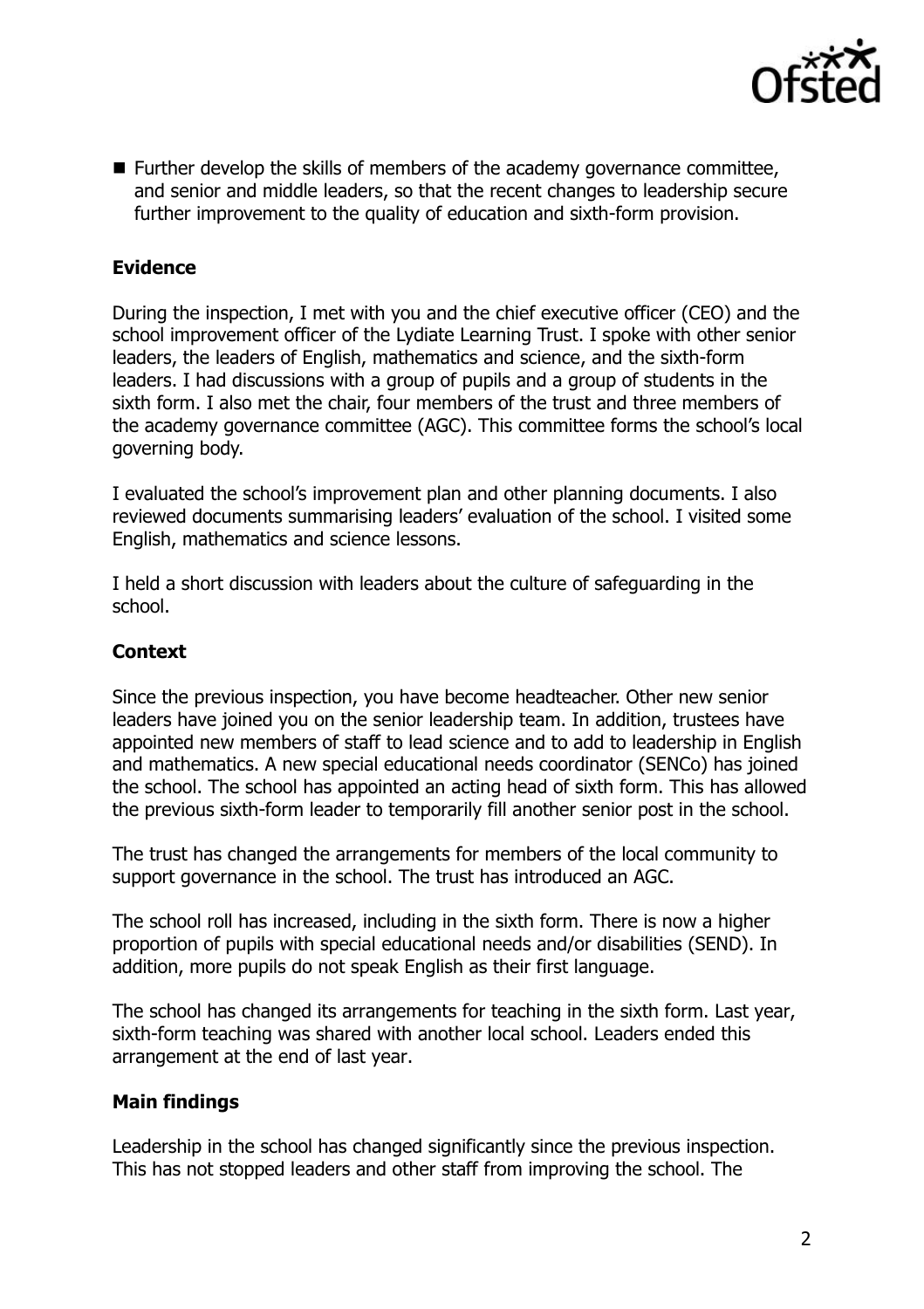

different teams of new leaders in the school are still developing in their skills and confidence.

The previous inspection report asked school leaders to improve teaching, particularly in English, mathematics and science. As well as this, the inspectors found that the school needed to improve the sixth form. The school has made most improvement in the impact of the leadership of the sixth form. There have also been improvements in English, mathematics and science.

Pupils' GCSE results in the examinations that they took around the time of the previous inspection in 2018 were disappointing. Pupils' progress shown by these results was less than for pupils in the year before. The provisional results from the examinations in 2019 show that Year 11 pupils' progress got even weaker. This is not good enough. Improving Year 11 pupils' examination results is an urgent task for leaders and teachers. Even though Year 11 pupils' overall progress in 2019 was less than in 2018, some results did get better, for example, in science and, for some pupils, in English.

Leaders have prepared plans to help them to improve the school. Senior leaders rewrote the main improvement plan for the start of this school year. This plan accurately identifies the most important things that the school needs to improve. However, it is not clear enough about what improvement leaders expect to see later this school year. The plan sets targets so that leaders can check if their actions have worked. These targets are not precise enough to be really helpful in making these checks.

Leaders have already started to improve the curriculum. As a result, teachers are making sure that their teaching helps pupils to build on what they know already. This is helping pupils to learn even more. Teachers have used this new approach with pupils in key stage 3, including in mathematics and science. Subject leaders have already planned to extend it for older pupils. There is still too much variability in teachers' effectiveness across the school. The pupils who I talked with said that they learn a lot. They also said that their learning grows year by year.

Another improvement that is well underway is to how teachers help pupils to write well. Teachers in English and other subjects have made sure that pupils write longer and more detailed pieces of work. Teachers have seen the benefit of this as pupils have got higher marks for examination questions that need longer answers. Leaders judge that this is one of the reasons why pupils' results in science have improved.

Leaders have started to make sure that pupils with SEND and pupils who do not speak English as their first language get more support. The new SENCo has identified more pupils needing this support. Leaders have provided more time for small-group teaching of pupils who do not speak English fluently. However, some teachers are less confident at providing teaching that fully meets the needs of all pupils.